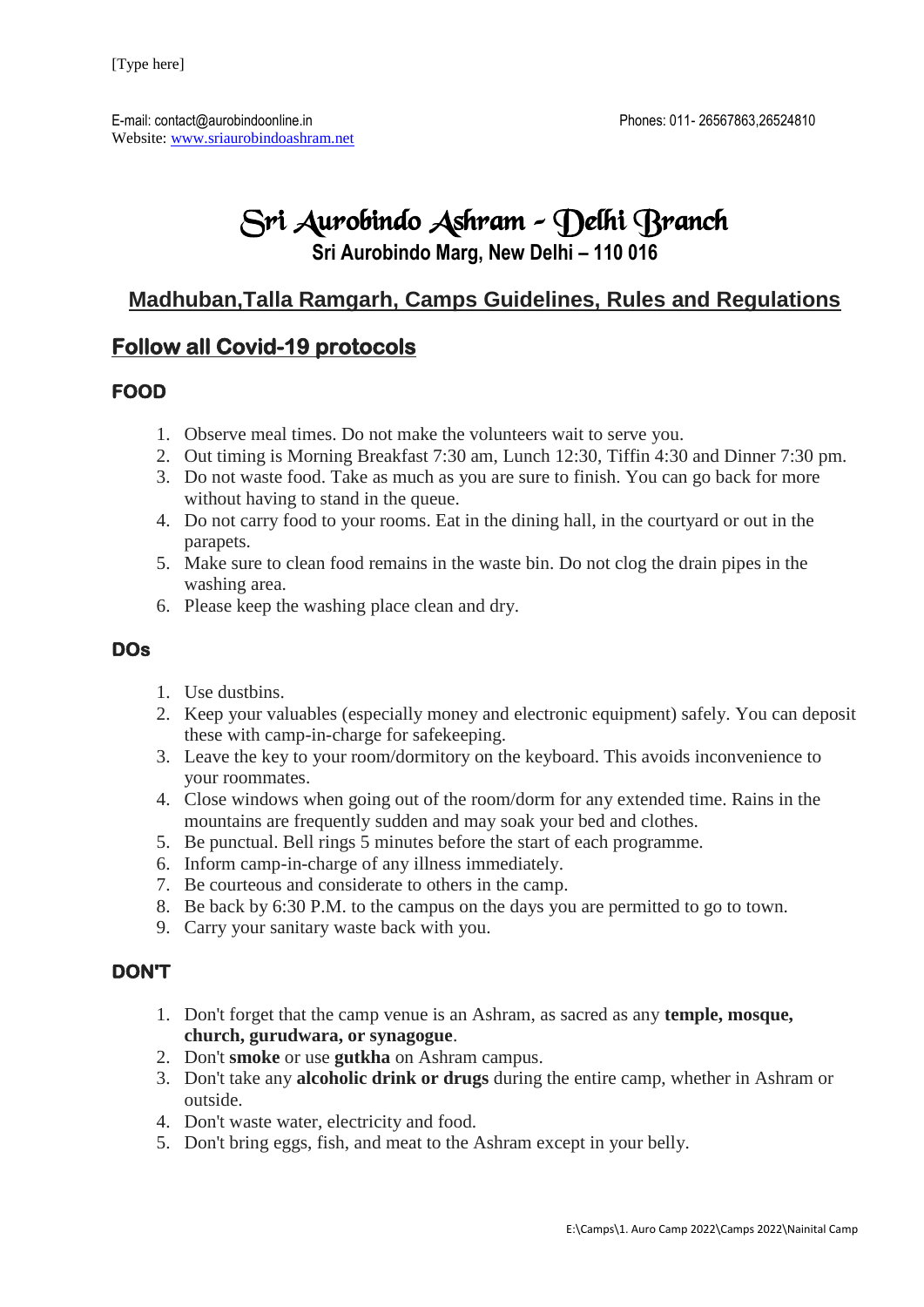- 6. Don't pluck anything from the plants. Be conscious that you don't damage plants out of the campus as well.
- 7. Don't go into the rooms/dorms of the opposite sex. Call them outside to talk.
- 8. Don't throw paper or cloth or anything else into the toilets. The drains get clogged causing a big mess.
- 9. Youth-campers are requested not to bring mobile phones or music players to the Camp.

#### **MEDITATION**

- 1. Evening meditation at 7:00 p.m. is compulsory.
- 2. Please start sitting from the front, so that the latecomers don't have to jump over you to fill space at the front.
- 3. Keep your shoes neatly lined along the wall so that people don't trip over and fall.
- 4. Do not come to Meditation Hall with smelly socks.
- 5. Do not talk in the Meditation Hall. Remain focussed within during meditation talk.
- 6. Leave the Meditation Hall in an orderly manner.
- 7. If you are not attending Meditation Please remain fully in your room no tattering around

#### **EQUIPMENT**

- 1. Every bed is provided with bed sheet, blankets and sleeping bags.
- 2. All the rooms and dormitories have been provided with buckets, mugs, etc.
- 3. Please make sure to cover your mattresses with bed sheets immediately.
- 4. Do not use the blankets and sleeping bags for spreading on the floor or for yoga.
- 5. After use, fold them and keep them neatly on the bed.
- **6.** Please take care of all the ashram equipment as if it belongs to **you.**

#### **GENERAL**

- 1. Hot water will be available at fixed times only.
- 2. Please keep your rooms and toilets clean.
- 3. General toilets and bathrooms on the Ground Floor are cleaned by the sweepers frequently.
- 4. We will be happy to allot daily duties for serving meals and cleaning up after the meals to willing volunteers.
- 5. Report any repair work or electricity or plumbing to your camp-in-charge. You can also report for cleanliness.
- 6. Check the Notice board for daily schedules and other information.
- 7. Participants are required to submit a written report about the Camp on the last day.

#### **During and at the departure cleaning**

- 1. Please clean your room and corridoes around.
- 2. On One last day Please keep your used sheet outside and make your bed with a fresh sheet and one new pillow.

## **Ashram Family**